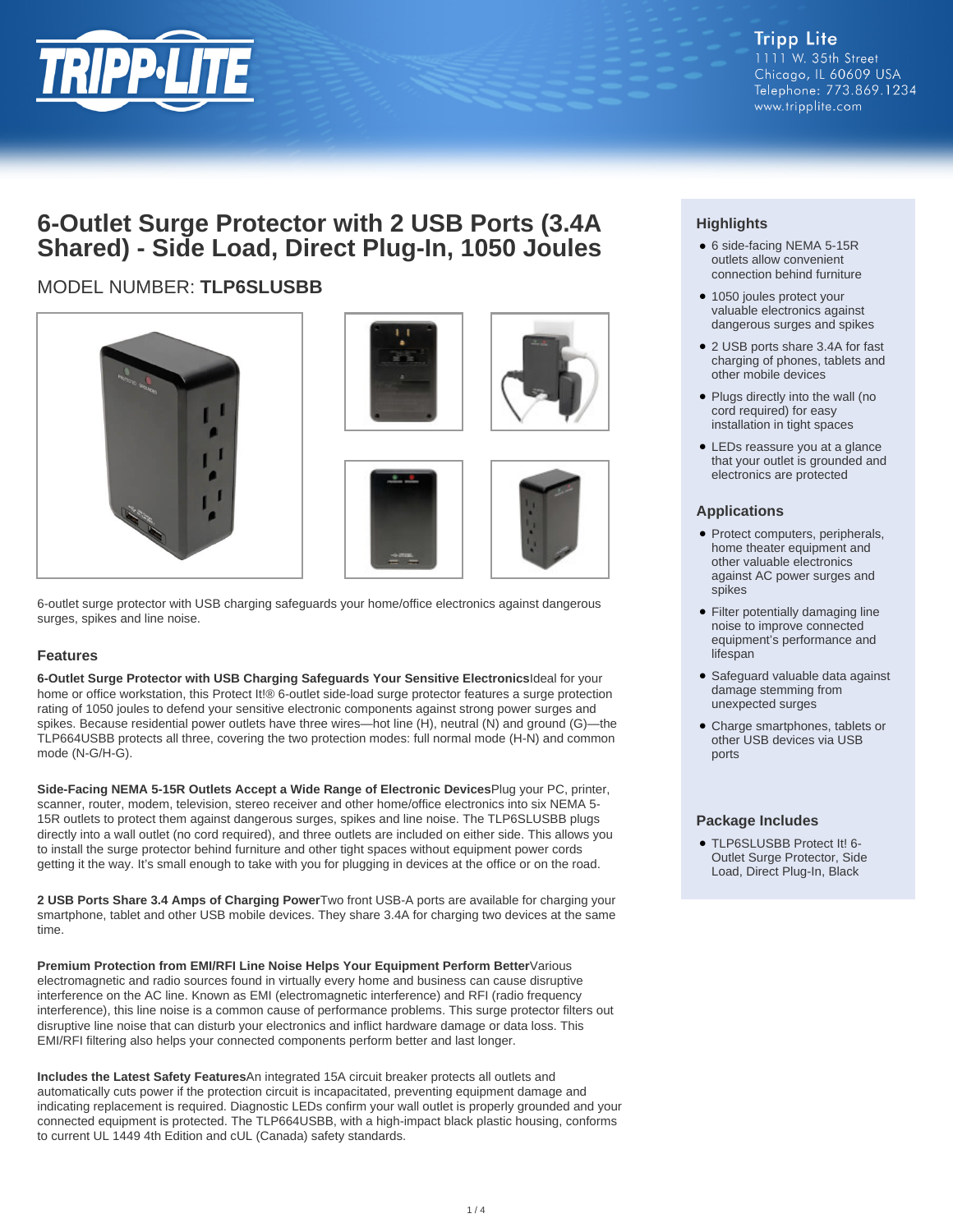

# **Specifications**

| <b>OVERVIEW</b>                              |                                                                                  |  |
|----------------------------------------------|----------------------------------------------------------------------------------|--|
| <b>UPC Code</b>                              | 037332239549                                                                     |  |
| Product Type                                 | Surge Protector                                                                  |  |
| Charging Form Factor                         | Strip                                                                            |  |
| <b>Device Compatibility</b>                  | Phone; Tablet; Amazon Kindle                                                     |  |
| <b>INPUT</b>                                 |                                                                                  |  |
| Nominal Input Voltage(s) Supported           | <b>120V AC</b>                                                                   |  |
| <b>Recommended Electrical Service</b>        | 120V (110-125V)                                                                  |  |
| Input Cord Length Details                    | Direct plug-in                                                                   |  |
| Voltage Compatibility (VAC)                  | 120                                                                              |  |
| Maximum Surge Amps                           | 60000                                                                            |  |
| Input Plug Type                              | NEMA 5-15P                                                                       |  |
| Input Cord Length (ft.)                      | $\mathbf 0$                                                                      |  |
| Right-Angle Plug                             | <b>No</b>                                                                        |  |
| Input Cord Length (m)                        | 0.00                                                                             |  |
| Integrated Cord Clip                         | <b>No</b>                                                                        |  |
| <b>OUTPUT</b>                                |                                                                                  |  |
| <b>Frequency Compatibility</b>               | 60 Hz                                                                            |  |
| Output (Watts)                               | 1800                                                                             |  |
| <b>Output Receptacles</b>                    | $(6)$ 5-15R                                                                      |  |
| Circuit Breaker (amps)                       | 15                                                                               |  |
| <b>Transformer Accommodation</b>             | $(2)$ Yes                                                                        |  |
| Right-Angle Outlets                          | No                                                                               |  |
| <b>USER INTERFACE, ALERTS &amp; CONTROLS</b> |                                                                                  |  |
| Diagnostic LED(s)                            | Yes                                                                              |  |
| Diagnostic LED Details                       | Built-in LEDs confirm suppressor "protected" (green) and "grounded" (red) status |  |
| <b>CHARGING</b>                              |                                                                                  |  |
| Number of Charging Ports                     | $\overline{2}$                                                                   |  |
| <b>Total Charging Amps</b>                   | 3.4A                                                                             |  |
| <b>Total Charging Watts</b>                  | 17                                                                               |  |
| Charging Method                              | <b>USB</b>                                                                       |  |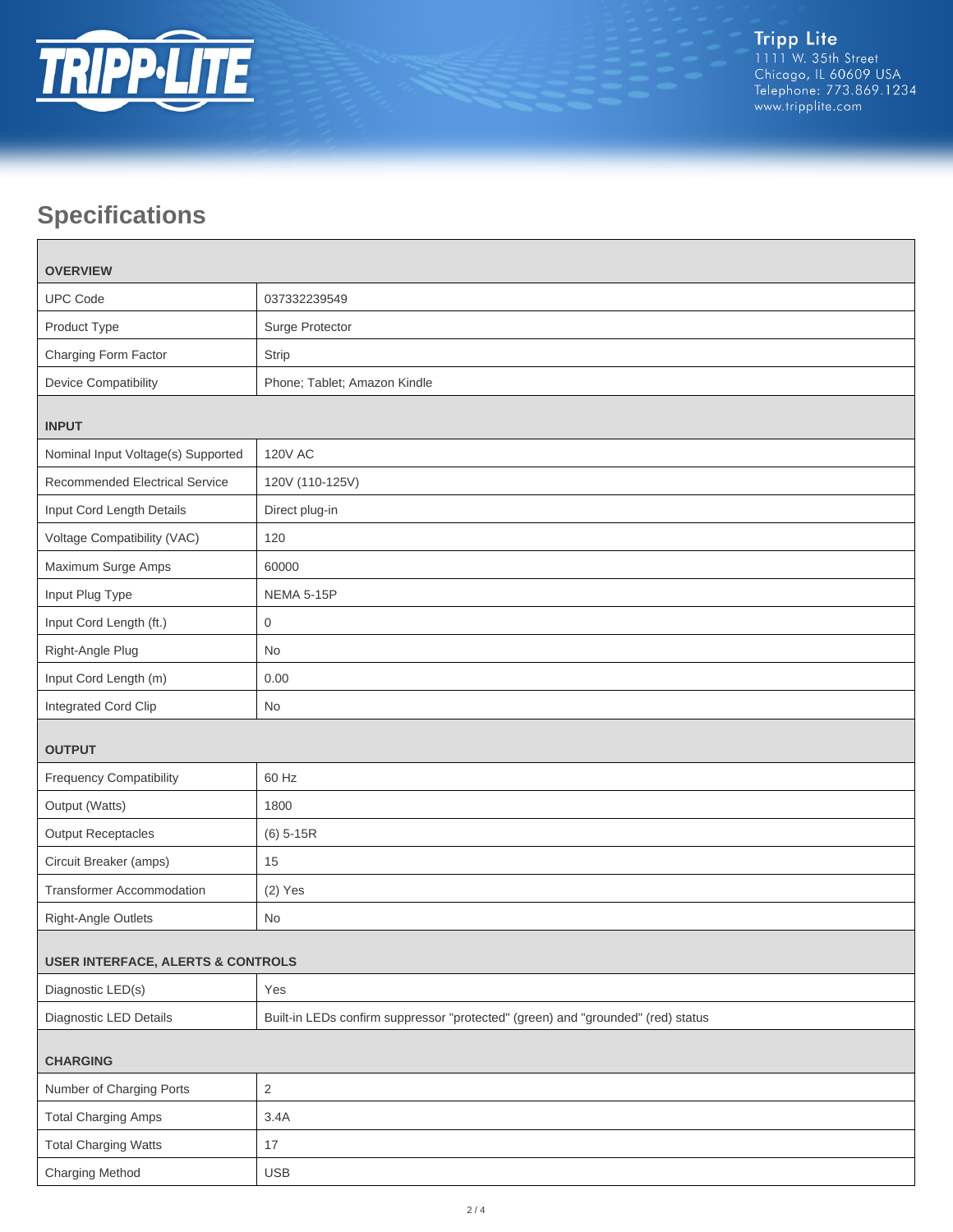

Tripp Lite<br>1111 W. 35th Street<br>Chicago, IL 60609 USA<br>Telephone: 773.869.1234<br>www.tripplite.com

| Charging Port Type                   | USB A (FEMALE)                                                               |  |
|--------------------------------------|------------------------------------------------------------------------------|--|
| Charging Ports / Amps                | $(2)$ 3.4A                                                                   |  |
| Overcharge Protection                | <b>No</b>                                                                    |  |
| <b>SURGE / NOISE SUPPRESSION</b>     |                                                                              |  |
| AC Suppression Joule Rating          | 1050                                                                         |  |
| AC Suppression Response Time         | $< 1$ ns                                                                     |  |
| <b>Protection Modes</b>              | Includes full normal mode (H-N) and common mode (N-G / H-G) line suppression |  |
| UL1449 Let Through Rating            | 500, 500, 500                                                                |  |
| EMI / RFI Filtering                  | 150 kHz to 100 mHz                                                           |  |
| Automatic Shut-Off                   | Yes                                                                          |  |
| <b>DATALINE SURGE SUPPRESSION</b>    |                                                                              |  |
| Cable (Coax) Protection              | No                                                                           |  |
| Network (Ethernet) Protection        | No                                                                           |  |
| Telephone/DSL Protection             | No                                                                           |  |
| <b>PHYSICAL</b>                      |                                                                              |  |
| Material of Construction             | Plastic                                                                      |  |
| Housing Color                        | <b>Black</b>                                                                 |  |
| Mounting Holes or Slots              | <b>No</b>                                                                    |  |
| Receptacle Color                     | <b>Black</b>                                                                 |  |
| Shipping Dimensions (hwd / in.)      | 5.30 x 3.40 x 2.80                                                           |  |
| Shipping Dimensions (hwd / cm)       | 13.46 x 8.64 x 7.11                                                          |  |
| Shipping Weight (lbs.)               | 0.75                                                                         |  |
| Shipping Weight (kg)                 | 0.34                                                                         |  |
| Unit Dimensions (hwd / in.)          | 5.47 x 3.94 x 2.28                                                           |  |
| Unit Weight (lbs.)                   | 0.5                                                                          |  |
| Unit Weight (kg)                     | 0.23                                                                         |  |
| <b>FEATURES &amp; SPECIFICATIONS</b> |                                                                              |  |
| Antimicrobial                        | No                                                                           |  |
| Rotatable Outlets                    | No                                                                           |  |
| <b>GaN Technology</b>                | No                                                                           |  |
| <b>STANDARDS &amp; COMPLIANCE</b>    |                                                                              |  |
| <b>Product Certifications</b>        | CAN/CSA-C22.2 No. 269.3 (Canada); cUL Listed; UL 1449; UL Listed             |  |